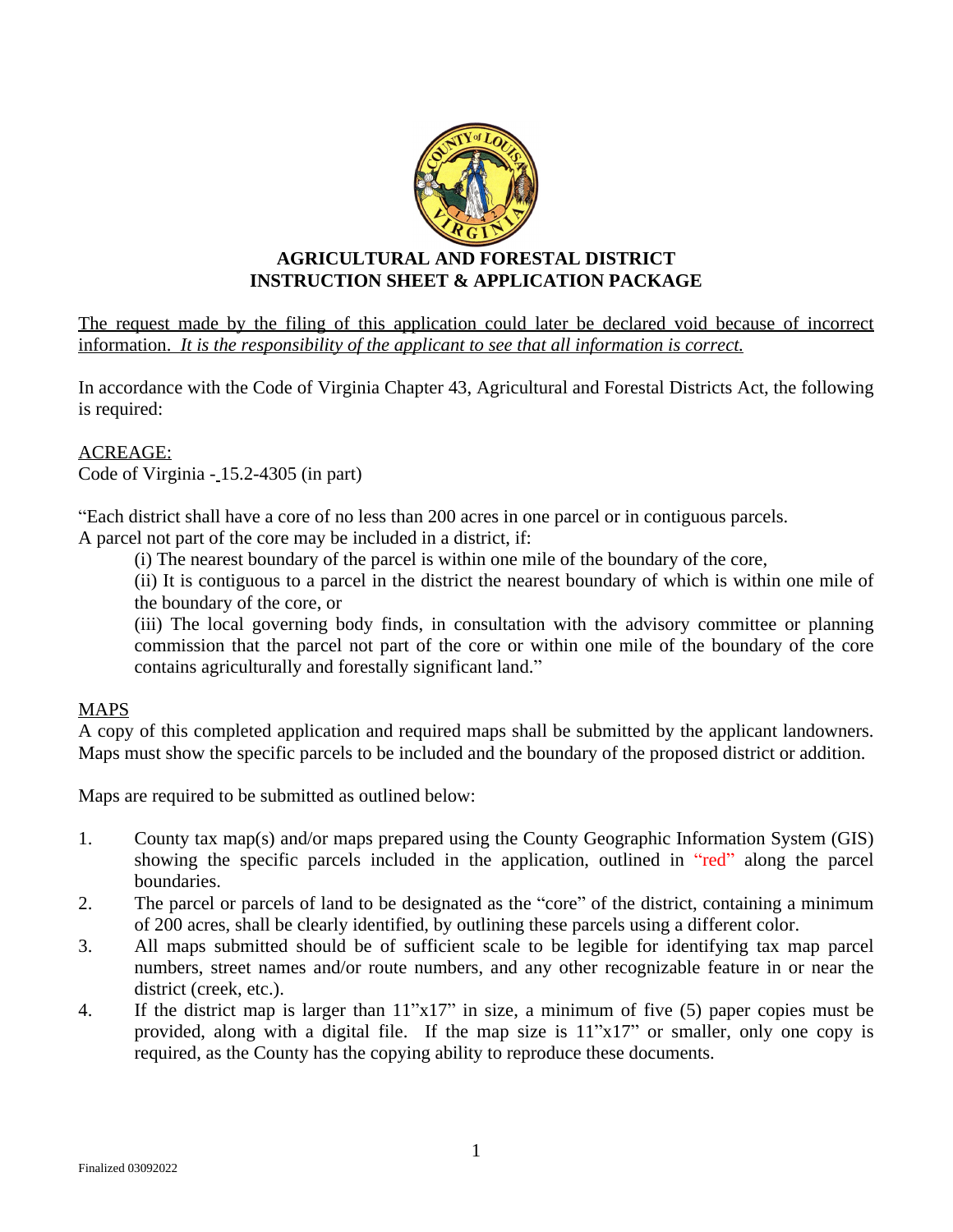### FEES:

Louisa County has waived all fees relating to Agricultural and Forestal Districts.

### NOTIFICATION OF SURROUNDING PROPERTY OWNERS;

The adjacent, abutting, and across the road/street property owners names, addresses, and tax map numbers will be provided by the applicant on this application. The property owners shall be notified by the County of Louisa by first-class mail that an application has been filed and hearings will be held.

Applications should be submitted to the County of Louisa – Community Development Department, 1 Woolfolk Avenue, Ste 201, Louisa, Virginia 23093. For new applications, please contact our office for submittal and review dates, or should you have questions at (540) 967-3430.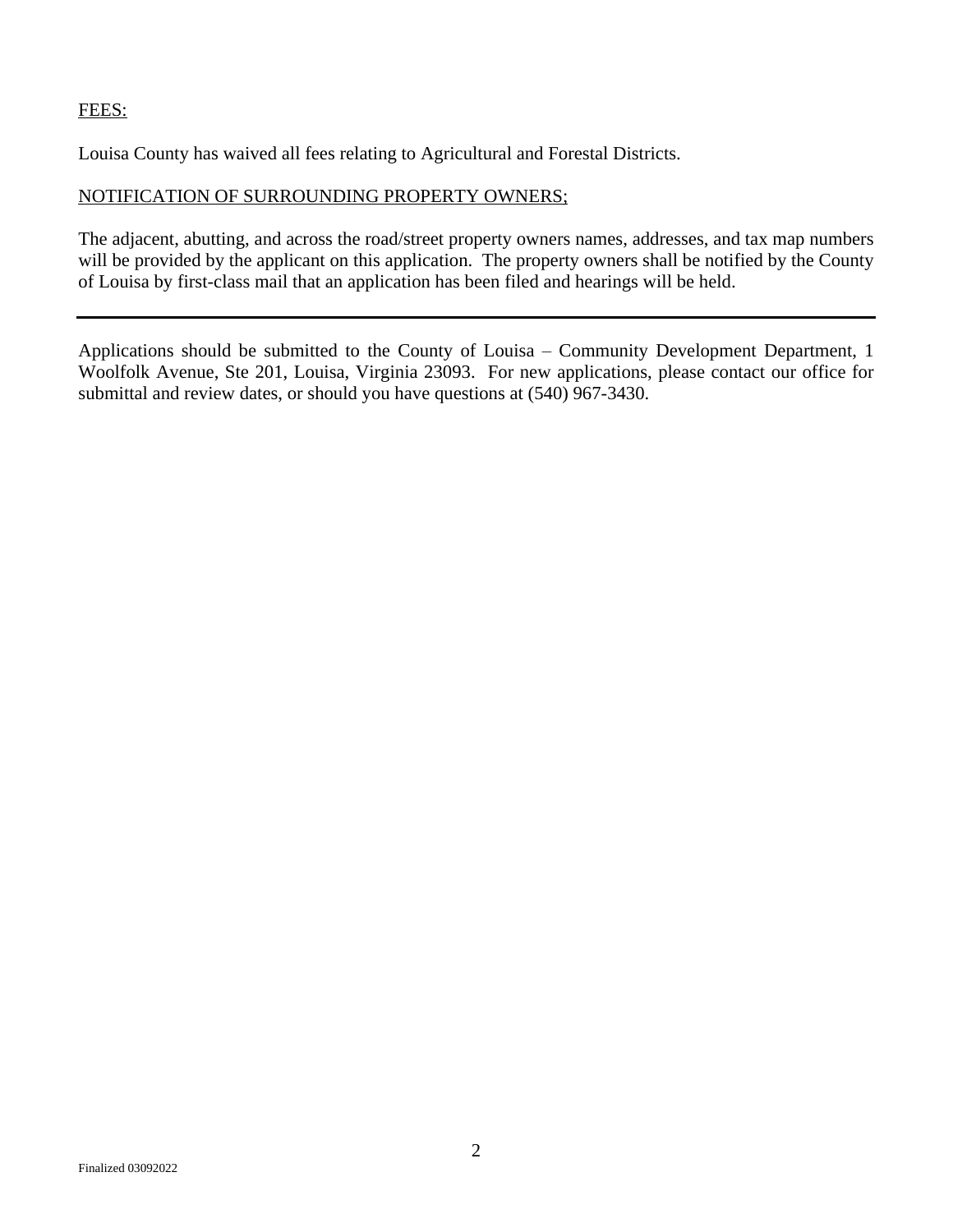

## **COUNTY OF LOUISA APPLICATION FOR THE CREATION OF, ADDITION TO OR REMOVAL FROM AN AGRICULTURAL AND FORESTAL DISTRICT**

Section A: To be completed by applicant or contact person for proposed district.

1. Name of District

2. General Location of the District (City, County or Town)

3. Total Acreage in the District or Addition\_\_\_\_\_\_\_\_\_\_\_\_\_\_\_\_\_\_\_\_\_\_\_\_\_\_\_\_\_\_\_\_\_\_\_\_\_\_\_

4. Please read the proposed conditions to creation of the district pursuant to Section 15.2-4309 of the Code of Virginia which is attached to this application.

5. Proposed Period Before the First Review (4-10 years)

\_\_\_\_\_\_\_\_\_\_\_\_\_\_\_\_\_\_\_\_\_\_\_\_\_

\_\_\_\_\_\_\_\_\_\_\_\_\_\_\_\_\_\_\_\_\_\_\_\_\_\_\_\_\_\_\_\_\_\_\_\_\_\_\_\_\_\_\_\_\_\_\_\_\_\_\_\_\_\_\_\_\_\_\_\_\_\_\_\_\_\_\_\_\_\_\_\_\_\_\_\_\_\_\_\_\_\_\_\_\_

\_\_\_\_\_\_\_\_\_\_\_\_\_\_\_\_\_\_\_\_\_\_\_\_\_\_\_\_\_\_\_\_\_\_\_\_\_\_\_\_\_\_\_\_\_\_\_\_\_\_\_\_\_\_\_\_\_\_\_\_\_\_\_\_\_\_\_\_\_\_\_\_\_\_\_\_\_\_\_\_\_\_\_\_\_

\_\_\_\_\_\_\_\_\_\_\_\_\_\_\_\_\_\_\_\_\_\_\_\_\_\_\_\_\_\_\_\_\_\_\_\_\_\_\_\_\_\_\_\_\_\_\_\_\_\_\_\_\_\_\_\_\_\_\_\_\_\_\_\_\_\_\_\_\_\_\_\_\_\_\_\_\_\_\_\_\_\_\_\_\_

\_\_\_\_\_\_\_\_\_\_\_\_\_\_\_\_\_\_\_\_\_\_\_\_\_\_\_\_\_\_\_\_\_\_\_\_\_\_\_\_\_\_\_\_\_\_\_\_\_\_\_\_\_\_\_\_\_\_\_\_\_\_\_\_\_\_\_\_\_\_\_\_\_\_\_\_\_\_\_\_\_\_\_\_\_

\_\_\_\_\_\_\_\_\_\_\_\_\_\_\_\_\_\_\_\_\_\_\_\_\_\_\_\_\_\_\_\_\_\_\_\_\_\_\_\_\_\_\_\_\_\_\_\_\_\_\_\_\_\_\_\_\_\_\_\_\_\_\_\_\_\_\_\_\_\_\_\_\_\_\_\_\_\_\_\_\_\_\_\_\_

\_\_\_\_\_\_\_\_\_\_\_\_\_\_\_\_\_\_\_\_\_\_\_\_\_\_\_\_\_\_\_\_\_\_\_\_\_\_\_\_\_\_\_\_\_\_\_\_\_\_\_\_\_\_\_\_\_\_\_\_\_\_\_\_\_\_\_\_\_\_\_\_\_\_\_\_\_\_\_\_\_\_\_\_\_

\_\_\_\_\_\_\_\_\_\_\_\_\_\_\_\_\_\_\_\_\_\_\_\_\_\_\_\_\_\_\_\_\_\_\_\_\_\_\_\_\_\_\_\_\_\_\_\_\_\_\_\_\_\_\_\_\_\_\_\_\_\_\_\_\_\_\_\_\_\_\_\_\_\_\_\_\_\_\_\_\_\_\_\_\_

\_\_\_\_\_\_\_\_\_\_\_\_\_\_\_\_\_\_\_\_\_\_\_\_\_\_\_\_\_\_\_\_\_\_\_\_\_\_\_\_\_\_\_\_\_\_\_\_\_\_\_\_\_\_\_\_\_\_\_\_\_\_\_\_\_\_\_\_\_\_\_\_\_\_\_\_\_\_\_\_\_\_\_\_\_

\_\_\_\_\_\_\_\_\_\_\_\_\_\_\_\_\_\_\_\_\_\_\_\_\_\_\_\_\_\_\_\_\_\_\_\_\_\_\_\_\_\_\_\_\_\_\_\_\_\_\_\_\_\_\_\_\_\_\_\_\_\_\_\_\_\_\_\_\_\_\_\_\_\_\_\_\_\_\_\_\_\_\_\_\_

\_\_\_\_\_\_\_\_\_\_\_\_\_\_\_\_\_\_\_\_\_\_\_\_\_\_\_\_\_\_\_\_\_\_\_\_\_\_\_\_\_\_\_\_\_\_\_\_\_\_\_\_\_\_\_\_\_\_\_\_\_\_\_\_\_\_\_\_\_\_\_\_\_\_\_\_\_\_

\_\_\_\_\_\_\_\_\_\_\_\_\_\_\_\_\_\_\_\_\_\_\_\_\_\_\_\_\_\_\_\_\_\_\_\_\_\_\_\_\_\_\_\_\_\_\_\_\_\_\_\_\_\_\_\_\_\_\_\_\_\_\_\_\_\_\_\_\_\_\_\_\_\_\_\_\_\_

6. Names and Tax Map Parcel Number(s) of Landowners Applying for the District: (Please use individual owner sheets on page six (6), for full parcel information):

NAME TAX MAP & PARCEL NUMBER(S)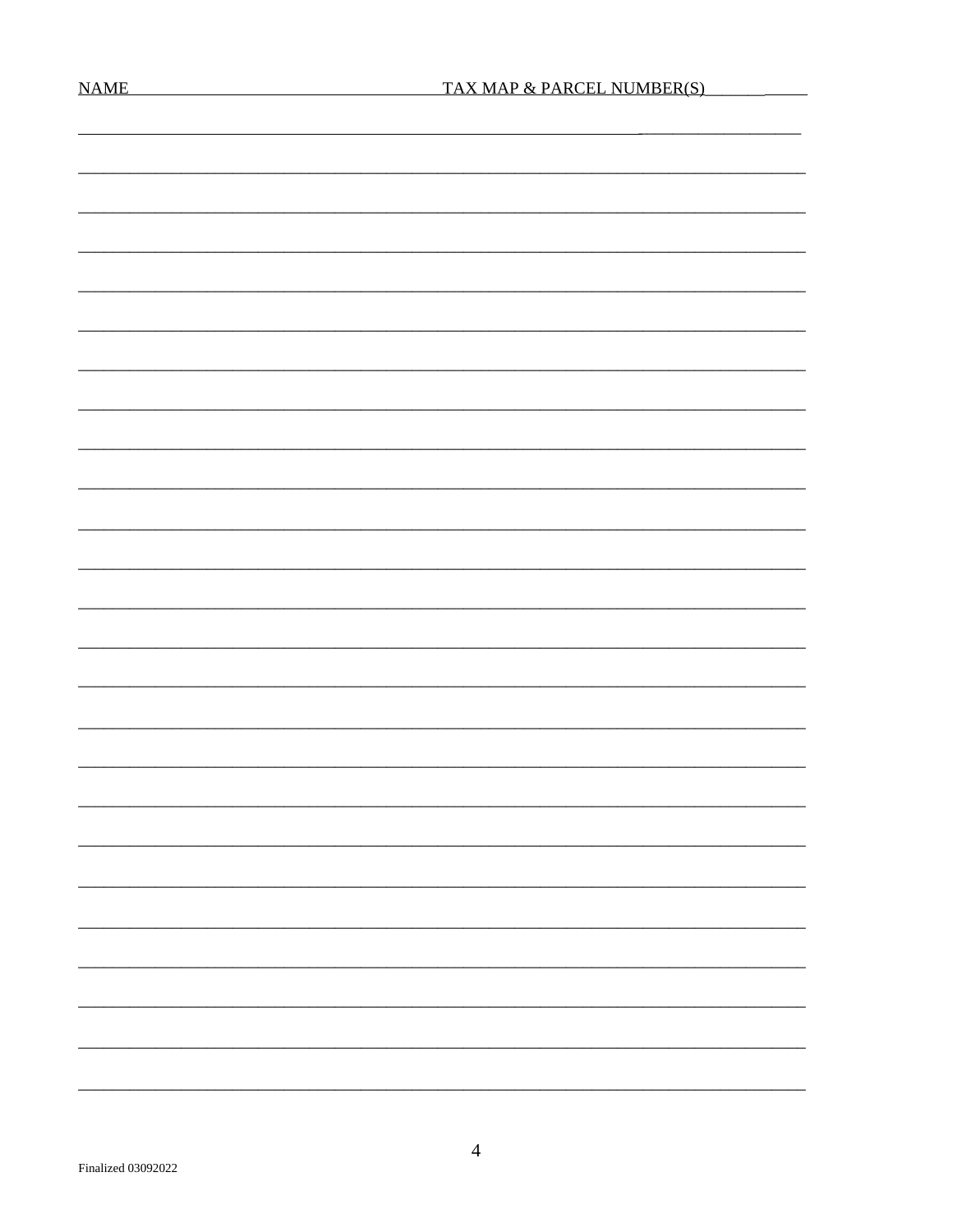## **PLEASE INDICATE WHO THE CONTACT PERSON WILL BE FOR THE PROPOSED DISTRICT AND A PHONE NUMBER AND EMAIL ADDRESS WHERE THEY MAY BE REACHED.**

Contact Name \_\_\_\_\_\_\_\_\_\_\_\_\_\_\_\_\_\_\_\_\_\_\_\_\_\_\_\_\_\_\_\_\_\_\_\_\_\_\_\_\_\_\_\_\_\_\_\_\_\_\_\_\_\_\_\_\_\_\_\_\_\_\_\_\_

Phone Number\_\_\_\_\_\_\_\_\_\_\_\_\_\_\_\_\_\_\_\_\_\_\_\_\_\_\_\_\_\_\_\_\_\_\_\_\_\_\_\_\_\_\_\_\_\_\_\_\_\_\_\_\_\_\_\_\_\_\_\_\_\_\_\_\_

Email Address \_\_\_\_\_\_\_\_\_\_\_\_\_\_\_\_\_\_\_\_\_\_\_\_\_\_\_\_\_\_\_\_\_\_\_\_\_\_\_\_\_\_\_\_\_\_\_\_\_\_\_\_\_\_\_\_\_\_\_\_\_\_\_\_\_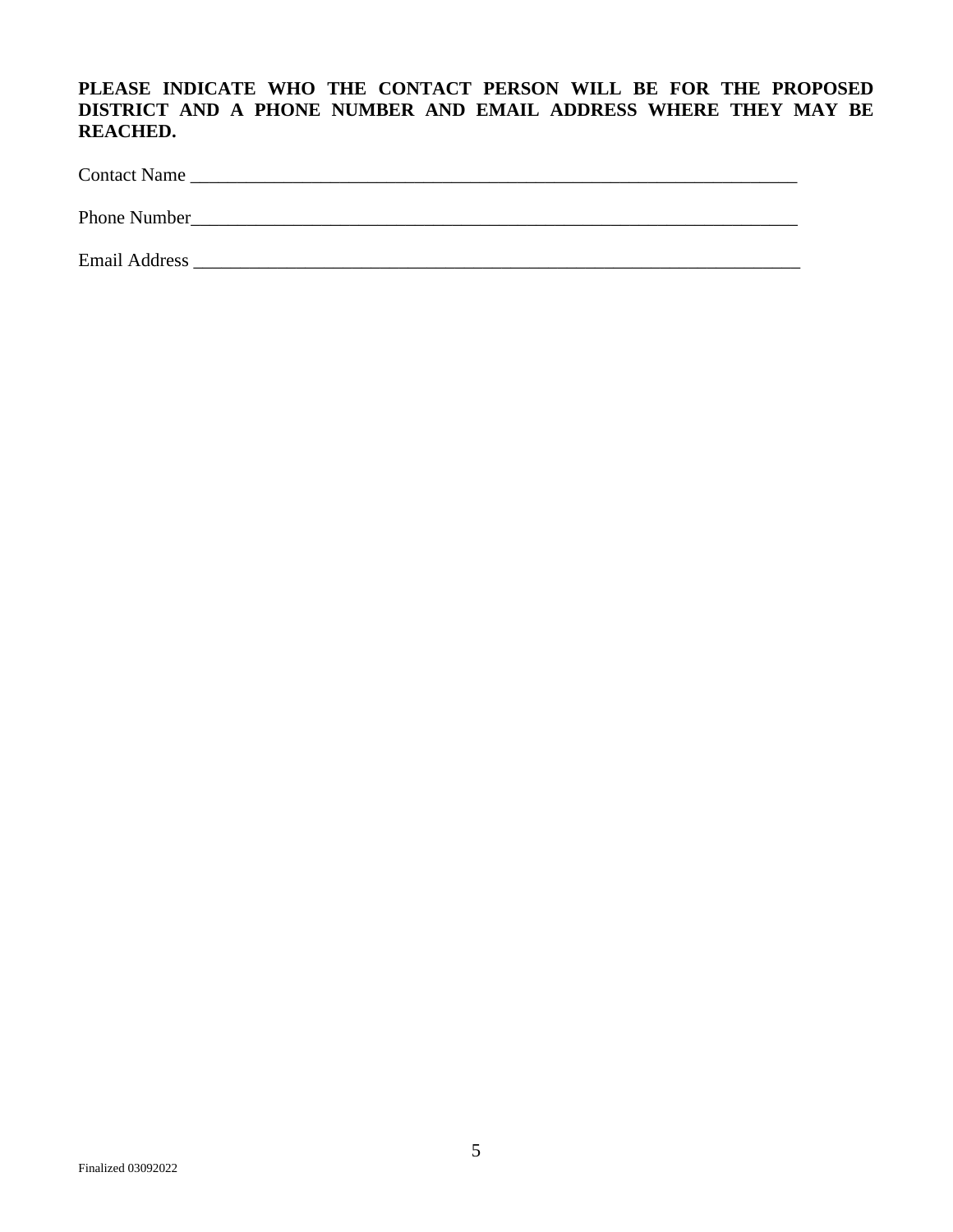#### **(Please use a separate sheet for each property owner to be included in the District.)**

|                                           | • MAILING ADDRESS: 2008 2009 2009 2010 2020 2020 2030 2040 2050 2060 2071 2080 2091 2009 2010 2020 2030 2040 20 |
|-------------------------------------------|-----------------------------------------------------------------------------------------------------------------|
|                                           | $TAX MAP \#$                                                                                                    |
|                                           |                                                                                                                 |
|                                           | ZONING:                                                                                                         |
| • PART OF THE CORE: YES or NO             |                                                                                                                 |
|                                           | WITHIN ONE MILE OF THE BOUNDARY OF THE CORE: YES or NO                                                          |
|                                           | IF THE PROPERTY IS NOT A PART OF THE CORE OR WITHIN ONE MILE OF THE BOUNDARY                                    |
|                                           | OF THE CORE THE PROPERTY MAY BE INCLUDED IN THE DISTRICT IF DETERMINED TO BE                                    |
|                                           | AGRICULTURALLY AND FORESTALLY SIGNIFICANT LAND AS DEFINED BY THE STATE                                          |
| CODE OF VIRGINIA (15.2-4302), as follows: |                                                                                                                 |

- "Agriculturally and forestally significant land" means land that has recently or historically produced agricultural and forestal products, is suitable for agricultural or forestal production or is considered appropriate to be retained for agricultural and forestal production as determined by such factors as soil quality, topography, climate, markets, farm structures, and other relevant factors.
- "Agricultural products" means crops, livestock and livestock products, including but not limited to: field crops, fruits, vegetables, horticultural specialties, cattle, sheep, hogs, goats, horses, poultry, furbearing animals, milk, eggs and furs.
- "Agricultural production" means the production for commercial purposes of crops, livestock and livestock products, and includes the processing or retail sales by the producer of crops, livestock or livestock products which are produced on the parcel or in the district.
- "Forestal production" means the production for commercial purposes of forestal products and includes the processing or retail sales, by the producer, of forestal products which are produced on the parcel or in the district. "Forestal products" includes, but is not limited to, saw timber, pulpwood, posts, firewood, Christmas trees and other tree and wood products for sale or for farm use.

\_\_\_\_\_\_\_\_\_\_\_\_\_\_\_\_\_\_\_\_\_\_\_\_\_\_\_\_\_\_\_\_\_\_\_\_\_\_\_\_\_\_\_\_\_\_\_\_\_\_\_\_\_\_\_\_\_\_\_\_\_\_\_\_\_\_\_\_\_\_\_\_\_\_\_\_\_\_\_\_\_\_\_\_\_ \_\_\_\_\_\_\_\_\_\_\_\_\_\_\_\_\_\_\_\_\_\_\_\_\_\_\_\_\_\_\_\_\_\_\_\_\_\_\_\_\_\_\_\_\_\_\_\_\_\_\_\_\_\_\_\_\_\_\_\_\_\_\_\_\_\_\_\_\_\_\_\_\_\_\_\_\_\_\_\_\_\_\_\_\_ \_\_\_\_\_\_\_\_\_\_\_\_\_\_\_\_\_\_\_\_\_\_\_\_\_\_\_\_\_\_\_\_\_\_\_\_\_\_\_\_\_\_\_\_\_\_\_\_\_\_\_\_\_\_\_\_\_\_\_\_\_\_\_\_\_\_\_\_\_\_\_\_\_\_\_\_\_\_\_\_\_\_\_\_\_ \_\_\_\_\_\_\_\_\_\_\_\_\_\_\_\_\_\_\_\_\_\_\_\_\_\_\_\_\_\_\_\_\_\_\_\_\_\_\_\_\_\_\_\_\_\_\_\_\_\_\_\_\_\_\_\_\_\_\_\_\_\_\_\_\_\_\_\_\_\_\_\_\_\_\_\_\_\_\_\_\_\_\_\_\_

#### (Describe in Detail the Use of the Subject Property)

| We the undersigned have read the above mentioned conditions and request the property described above be |  |
|---------------------------------------------------------------------------------------------------------|--|
| designated an Agricultural and Forestal District.                                                       |  |

\_\_\_\_\_\_\_\_\_\_\_\_\_\_\_\_\_\_\_\_\_\_\_\_\_\_\_\_\_\_\_\_\_\_\_\_\_\_\_ \_\_\_\_\_\_\_\_\_\_\_\_\_\_\_\_\_\_\_\_\_\_\_\_\_\_\_\_\_\_\_\_\_\_\_\_\_\_\_

\_\_\_\_\_\_\_\_\_\_\_\_\_\_\_\_\_\_\_\_\_\_\_\_\_\_\_\_\_\_\_\_\_\_\_\_\_\_\_ \_ **\_\_\_\_\_\_\_\_\_\_\_\_\_\_\_\_\_\_\_\_\_\_\_\_\_\_\_\_\_\_\_\_\_\_\_\_\_\_\_\_\_\_\_\_**

Owner(s) Signatures Witness

(Use a separate sheet for each owner. If an applicant owns more than one parcel, all parcels may be included on one sheet, **EXCEPT** for parcels that are not a part of the core or within one mile of the boundary of the core.)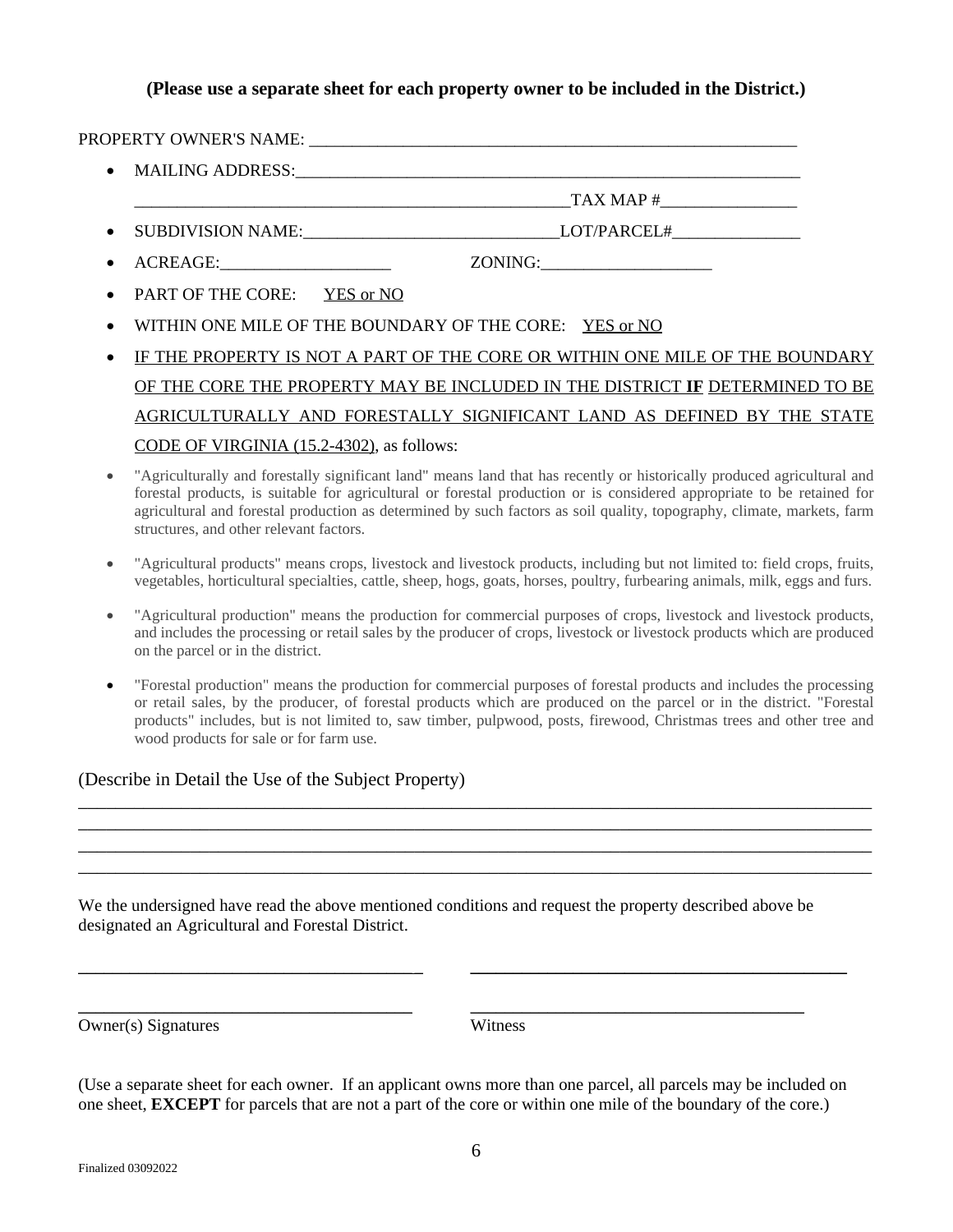**GIVE COMPLETE NAMES AND ADDRESSES (INCLUDING ZIP CODES) OF ALL OWNERS ADJACENT, ACROSS THE ROAD OR HIGHWAY FACING THE PROPERTY AND ACROSS ANY RAILROAD RIGHT-OF-WAY, CREEK, OR RIVER FROM SUCH PROPERTY, EVEN IF SUCH PROPERTY LIES IN ANOTHER COUNTY OR TOWN. THIS INFORMATION MUST BE OBTAINED BY THE APPLICANT. (Use additional sheets as necessary.)**

| $\begin{minipage}{.4\linewidth} ACREAGE \begin{tabular}{l} \multicolumn{2}{c}{} \multicolumn{2}{c}{} \multicolumn{2}{c}{} \multicolumn{2}{c}{} \multicolumn{2}{c}{} \multicolumn{2}{c}{} \multicolumn{2}{c}{} \multicolumn{2}{c}{} \multicolumn{2}{c}{} \multicolumn{2}{c}{} \multicolumn{2}{c}{} \multicolumn{2}{c}{} \multicolumn{2}{c}{} \multicolumn{2}{c}{} \multicolumn{2}{c}{} \multicolumn{2}{c}{} \multicolumn{2}{c}{} \multicolumn{2}{c}{} \multicolumn{2}{c}{} \multicolumn{2}{$ | ZONING |
|---------------------------------------------------------------------------------------------------------------------------------------------------------------------------------------------------------------------------------------------------------------------------------------------------------------------------------------------------------------------------------------------------------------------------------------------------------------------------------------------|--------|
|                                                                                                                                                                                                                                                                                                                                                                                                                                                                                             |        |
|                                                                                                                                                                                                                                                                                                                                                                                                                                                                                             |        |
|                                                                                                                                                                                                                                                                                                                                                                                                                                                                                             |        |
|                                                                                                                                                                                                                                                                                                                                                                                                                                                                                             |        |
|                                                                                                                                                                                                                                                                                                                                                                                                                                                                                             |        |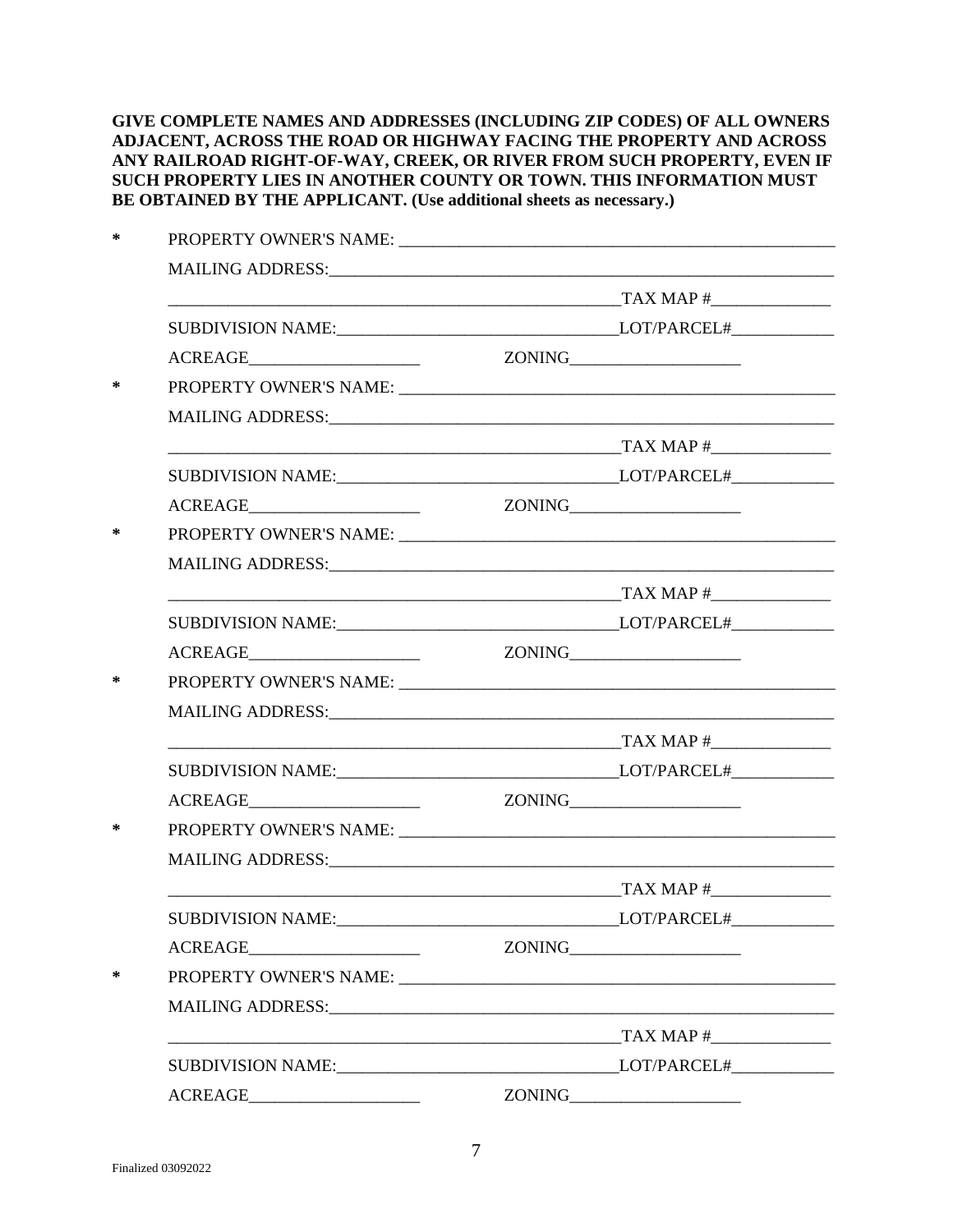|                                                                                                                                                                                                                                                                                                                                                                                                                                                                            |           | ZONING |
|----------------------------------------------------------------------------------------------------------------------------------------------------------------------------------------------------------------------------------------------------------------------------------------------------------------------------------------------------------------------------------------------------------------------------------------------------------------------------|-----------|--------|
|                                                                                                                                                                                                                                                                                                                                                                                                                                                                            |           |        |
|                                                                                                                                                                                                                                                                                                                                                                                                                                                                            |           |        |
|                                                                                                                                                                                                                                                                                                                                                                                                                                                                            |           |        |
| <b>SUBDIVISION NAME:</b>                                                                                                                                                                                                                                                                                                                                                                                                                                                   |           |        |
| $\begin{tabular}{c} ACREAGE \hspace{0.03cm} & \hspace{0.03cm} \multicolumn{3}{c}{} \multicolumn{3}{c}{} \multicolumn{3}{c}{} \multicolumn{3}{c}{} \multicolumn{3}{c}{} \multicolumn{3}{c}{} \multicolumn{3}{c}{} \multicolumn{3}{c}{} \multicolumn{3}{c}{} \multicolumn{3}{c}{} \multicolumn{3}{c}{} \multicolumn{3}{c}{} \multicolumn{3}{c}{} \multicolumn{3}{c}{} \multicolumn{3}{c}{} \multicolumn{3}{c}{} \multicolumn{3}{c}{} \multicolumn{3}{c}{} \multicolumn{3}{c$ |           |        |
|                                                                                                                                                                                                                                                                                                                                                                                                                                                                            |           |        |
|                                                                                                                                                                                                                                                                                                                                                                                                                                                                            |           |        |
|                                                                                                                                                                                                                                                                                                                                                                                                                                                                            | TAX MAP # |        |
|                                                                                                                                                                                                                                                                                                                                                                                                                                                                            |           |        |
|                                                                                                                                                                                                                                                                                                                                                                                                                                                                            |           |        |
|                                                                                                                                                                                                                                                                                                                                                                                                                                                                            |           |        |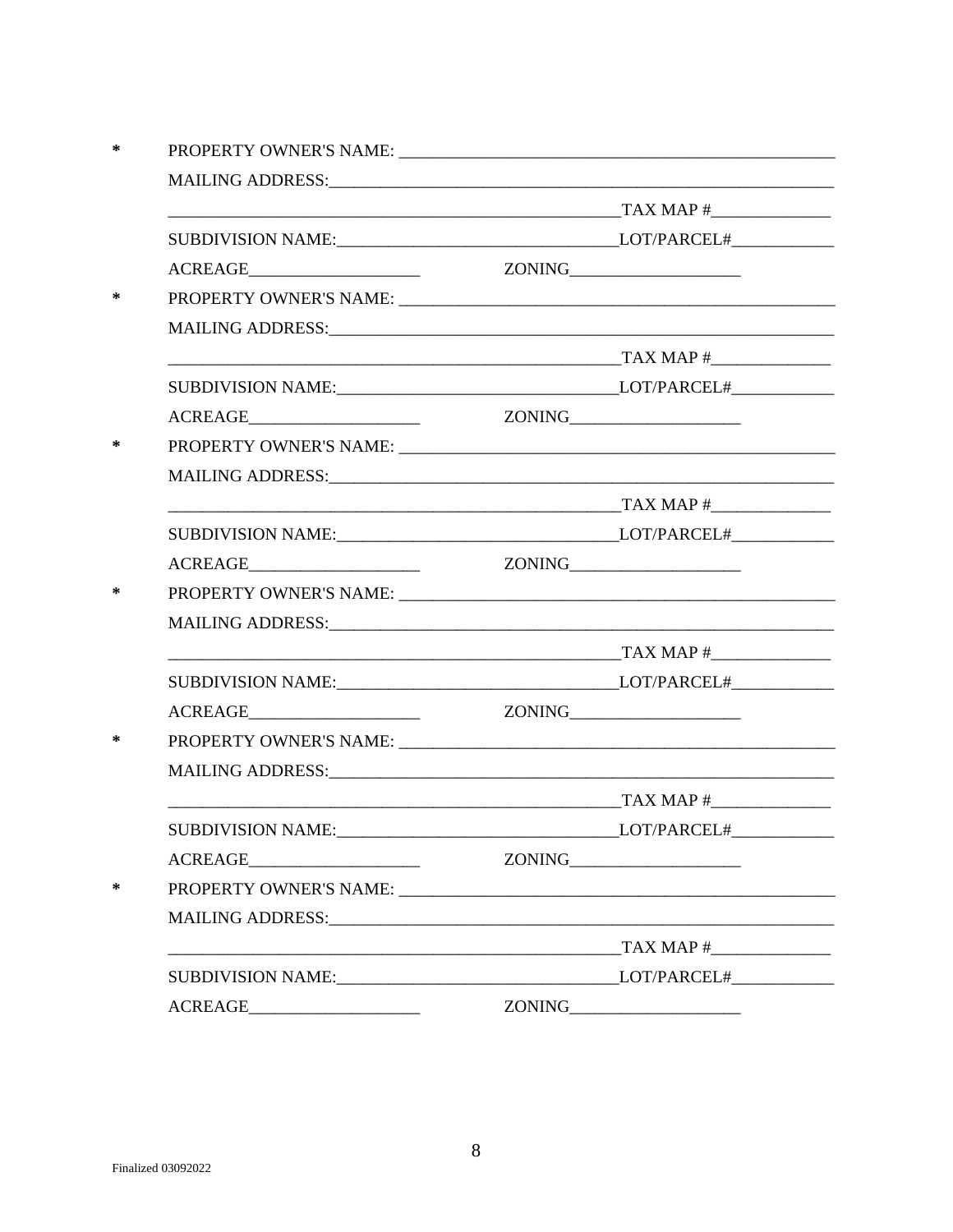Section B: To be completed by the Local Governing Body.

\_\_\_\_\_\_\_\_\_\_\_\_\_\_\_\_\_\_\_\_\_\_\_\_\_\_\_\_\_\_\_\_\_\_\_\_\_\_\_\_\_\_\_\_

## **SCHEDULE FOR RECEIVING AND PROCESSING APPLICATIONS FOR THE CREATION OF AGRICULTURAL / FORESTAL DISTRICTS**

- 1. Application received by the Community Development Department
- 2. Program Administrator Refers Application to the Advisory Committee (Meeting Date)

#### 3. First Public Hearing Notice to Paper Adjacent Owners are notified \_\_\_\_\_\_\_\_\_\_\_\_ \*The notice shall contain:

(i) A statement that an application for a district has been filed with the program administrator pursuant to this chapter;

(ii) A statement that the application will be on file open to public inspection in the office of the clerk of the local governing body;

(iii) where applicable a statement that any political subdivision whose territory encompasses or is part of the district may propose a modification which must be filed with the local planning commission within thirty days of the date of the notice;

(iv) A statement that any owner of additional qualifying land may join the application within thirty days from the date of the notice or, with the consent of the local governing body, at any time before the public hearing the local governing body must hold on the application;

(v) A statement that any owner who joined in the application may withdraw his land, in whole or in part, by written notice filed with the local governing body, at any time before the local governing body acts pursuant to  $\S$  [15.2-4309;](http://law.lis.virginia.gov/vacode/15.2-4309/) and

(vi) A statement that additional qualifying lands may be added to an already created district at any time upon separate application pursuant to the requirements of the State Code.

- 4. Planning Commission Public Hearing.
- 5. Planning Commission Recommendation to Board of Supervisors
- 6. Second Notice to Paper and Adjacent Owners Notified
- 7. Board of Supervisors Public Hearing.
- 8. Information forwarded to Virginia Department of Agriculture and Consumer Services; Department of Forestry; and notification of the Commissioner of the Revenue Office  $\frac{\ }{\ }$

| Approved |
|----------|
| Modified |
| Rejected |